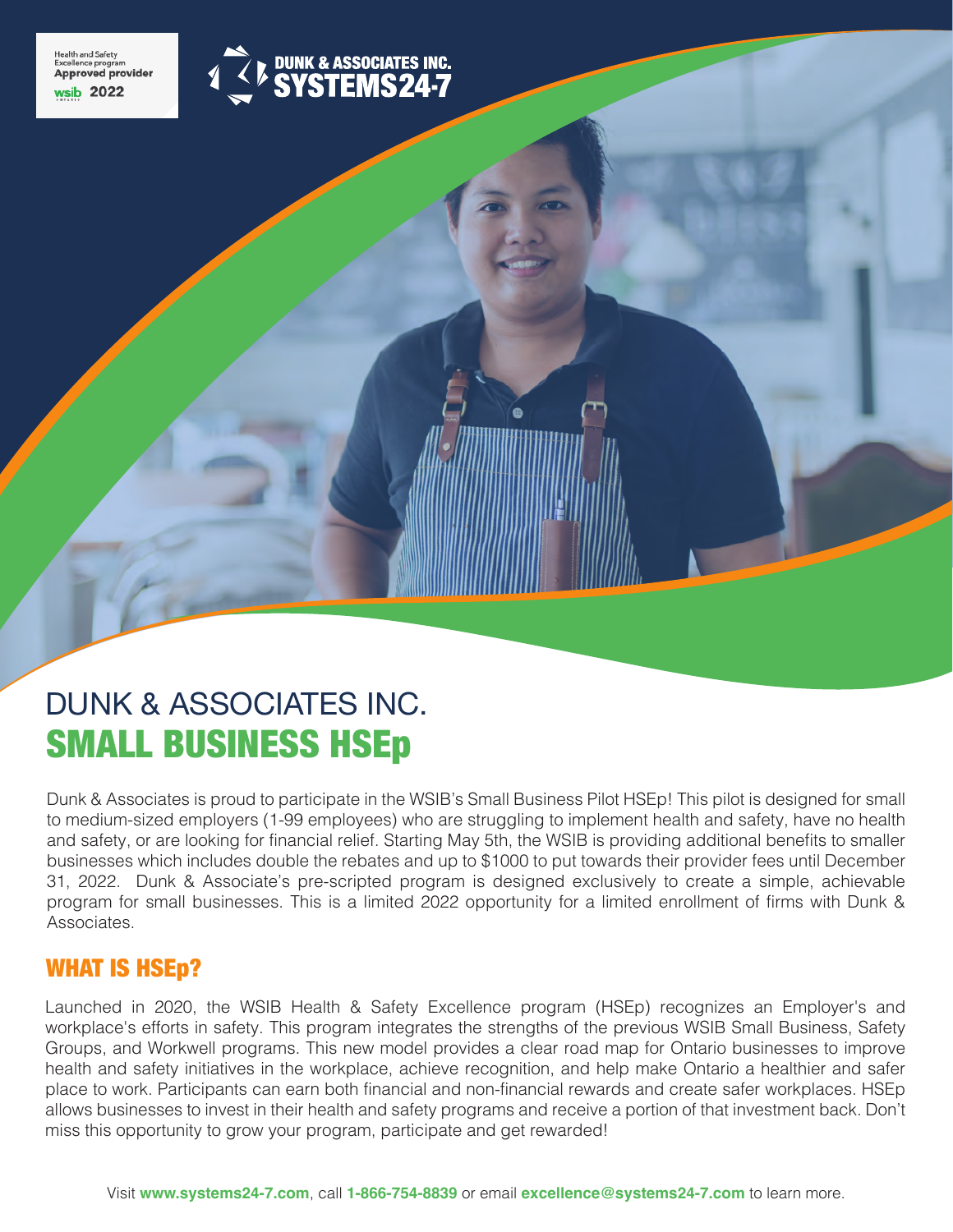

# SMALL BUSINESS HSEp DUNK & ASSOCIATES INC.

# HOW DOES THE REBATE WORK

For each topic successfully completed, your firm can receive a minimum of \$1000 per topic (up to 100% of your premium) in rebate. Then that amount is doubled if you finish the program in 2022. **WOW!!! Register now!!!** Register now, attend our orientation session and if you like what you hear – participate. Registration is required but you will have 5 business days to withdraw, with no fees charged, after the orientation session.

### FINANCIAL SUPPORT

### **This new pilot initiative helps small business with 1-99 full-time equivalent (FTE) employees by:**

1 Increasing the maximum rebate cap of 75% of annual reported premiums to 100% of annual reported premiums.

- 2 Offering small businesses double the rebate for complete action plan topics and \$1,000 towards provider services for an approved action plan.
- 3 Double the rebate when topics are completed successfully by the end of 2022.

# ELIGIBILITY CRITERIA

### **In order to participate, the small employer must:**

- Have 99 or less full-time equivalent (FTE) employees\*
- Comply with the Workplace Safety and Insurance Act (WSIA)
- Have no work-related traumatic fatalities in the last 12 months

*\* If you're not sure if you qualify, please contact us and we can verify your numbers with the WISB.*

# NON-FINANCIAL REWARDS

- Enhance your safety culture and improve your safety performance.
- Create structure and goals for your safety program.
- An Excellence program participation badge will be visible in the WSIB COMPASS when a firm's action plan is approved by the WSIB (updated quarterly). Firms will receive additional COMPASS recognition for each topic and level completed, as well as number of years in the program.

# COST TO PARTICIPATE \$\$ 00.00 \$\$ (UP TO 3 TOPICS)



**WSIB is now funding directly to small businesses, \$1000 to offset the cost to participate with an approved provider.** 

**The Dunk & Associates Small Business HSEp fee is \$1000 per WSIB account number (incl. HST) which includes the selection of up to three topics for potential rebate. Two additional topics may be selected at \$500 per topic. Payment due to Dunk & Associates upon your receiving WSIB funding dollars.**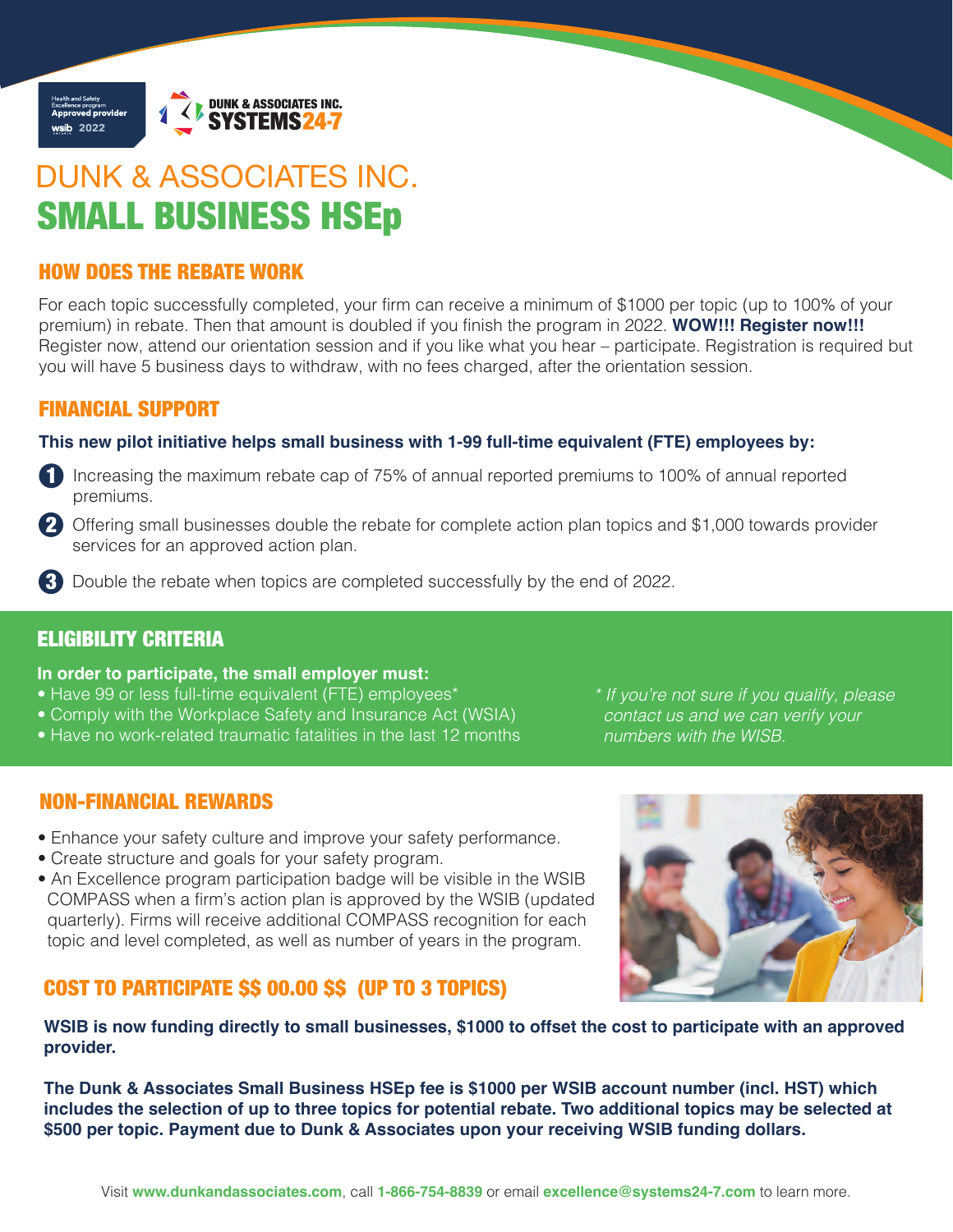# SMALL BUSINESS HSEP PROCESS, EVENTS AND TIMELINES



**IUNK & ASSOCIATES INC** 

<sub>Excellence program</sub><br>Approved provider  $sib$  2022

Visit **www.systems24-7.com**, call **1-866-754-8839** or email **excellence@systems24-7.com** to learn more.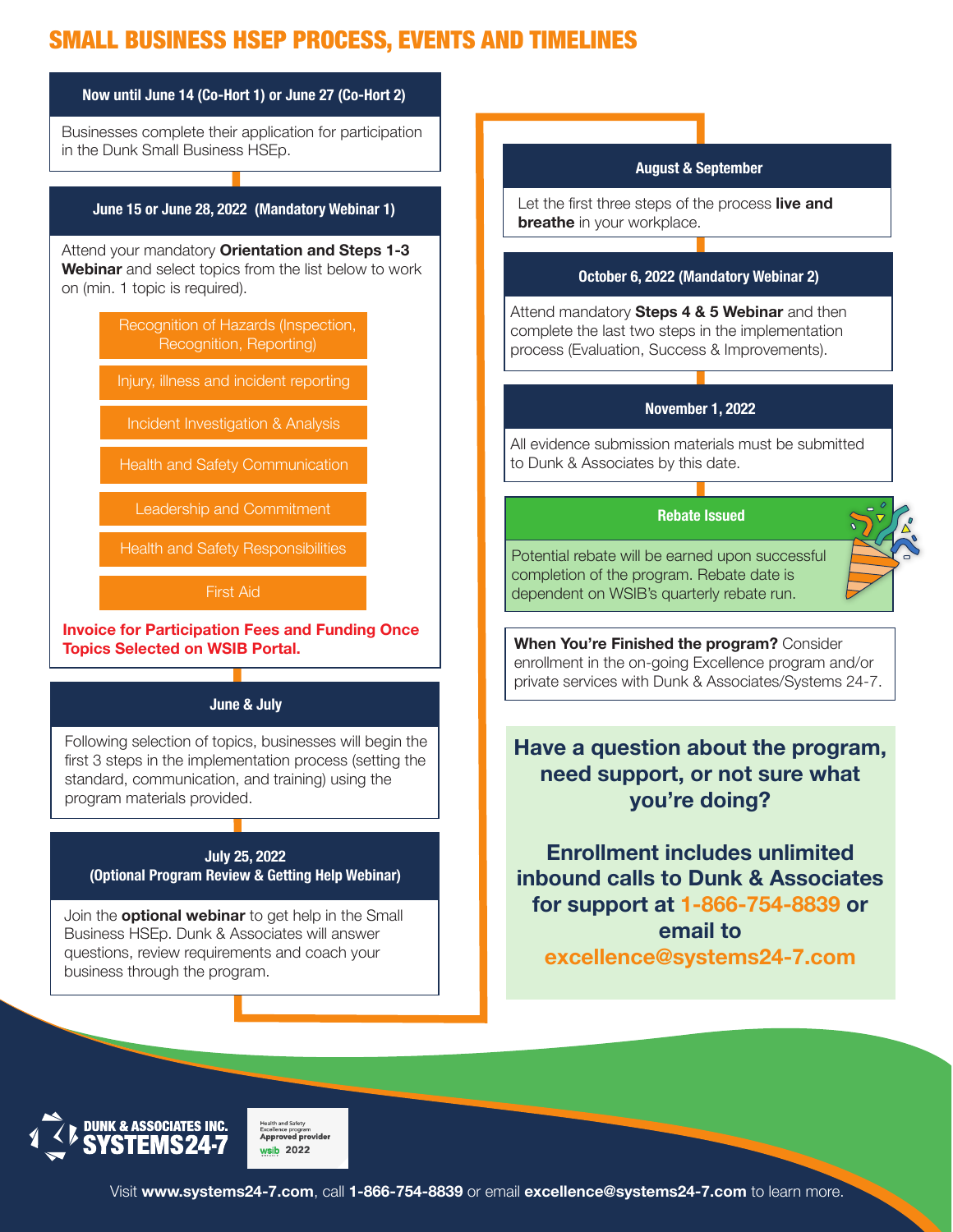# SMALL BUSINESS HSEP SUPPORTS AND WEBINARS

At least one member of your organization must register for each of the following mandatory webinars. The **Program Review and Getting Help** webinar is optional. These are recorded and a copy of the recording will be made available.

**Mandatory Webinar 1: Mandatory Orientation and Steps 1-3 (Co-hort 1) Wednesday, June 15th, 2022** | 9:00am-12:00pm Link: **https://systems24-7.adobeconnect.com/webinar1/event/registration.html**

**Mandatory Webinar 1: Mandatory Orientation and Steps 1-3 (Co-hort 2) Tuesday, June 28th, 2022** | 1:00pm-3:00pm Link: **https://us06web.zoom.us/j/87865059845?pwd=a3pUUk9lamdjR1lTbURUQkE4UGlkQT09**  Meeting ID: 878 6505 9845 | Passcode: 461648

**Optional Webinar: Program Review and Getting Help Monday, July 25, 2022** | 9:00am-12:00pm Link: **https://systems24-7.adobeconnect.com/review/event/registration.html**

**Mandatory Webinar 2: Implementing Steps 4 & 5 Webinar Thursday, October 6, 2022** | 9:00am-12:00pm Link: **https://systems24-7.adobeconnect.com/webinar2/event/registration.html**

Dunk & Associates also offers a variety of complimentary health and safety, HR and claims webinars throughout the year. These are free for you to attend. If you wish to register for our complimentary webinars, visit us online:

**https://www.systems24-7.com/webinars**

#### **Dunk & Associates provides to employers in the Small Business HSEp:**

- 1. A sample policy for each topic that can be customized to your business.
- 2. Communication pieces for each topic (Safety Talk, Poster, Newsletter Article).
- 3. Training for each topic. Dunk will provide you with eLearning which can be accessed through Systems 24-7.
- 4. Evaluation template for each topic to be completed during step 4 of the implementation process (Evaluation).
- 5. Celebrate Success and Action Planning samples (i.e. letters of success, or certificates, and action plan template for any deficiencies identified in step 4).
- 6. HSEp Supports check-ins and unlimited inbound supports.
- 7. Other Services at additional cost (On-site visits and Systems 24-7 private client services). Please contact Dunk for more information and pricing.

# SMALL BUSINESS HSEP WORK FLOW

See our flowchart to help guide you through the Small Business Excellence program.

#### Register with Dunk & Associates

Complete the registration form and email back to Dunk.

#### Attend your Mandatory Orientation Webinar and Select Topics

Select 1-3 topics for Action Plan on WSIB's digital portal after the orientation webinar on June 15th.

#### Complete Work of Implementation (Steps 1-3) - set the standard, communicate and train.

**Step 1:** The policy/standard is to be posted on Systems 24-7. **Step 2:** Communicate by downloading posters, newsletters, and/or use safety talk feature on Systems 24-7 to communicate selected topics to all employees.

**Step 3:** Training for each topic is on Systems 24-7. Ensure that the training is completed for all applicable employees by July 30th.

#### Live and Breathe during August and **Live and Evidence Live and Submit your Evidence**<br>Submit your Evidence Live and Breather Success and Improvements September.

Using the policies, communication materials and the skills learned in training, practice and utilize within your business.

# Evaluation and Communication of

**Step 4:** After the October 6th webinar, complete the evaluation on Systems 24-7 for all topics selected.

**Step 5:** After evaluation, complete this step on Systems 24-7 and provide communication of success and improvements to all employees. A template is available on Systems 24-7.

Complete the evidence submission for each topic by November 1st on the WSIB digital portal.



Wait for the WSIB Validation and when completed, earn your rebate!



alth and Safety **Excellence program**<br>**Approved provider** wsib 2022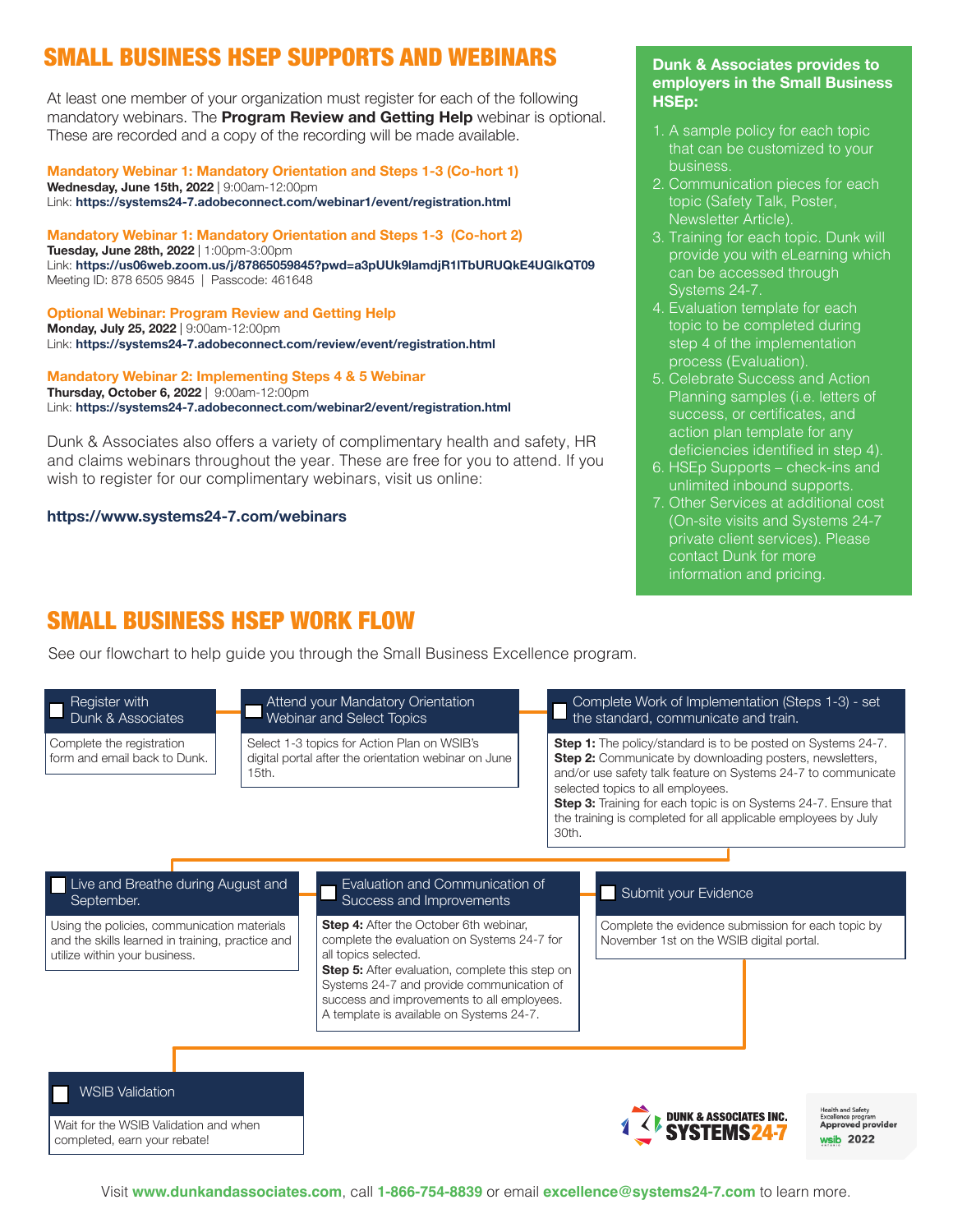

Health and Safety<br>Excellence program<br>**Approved provider** wsib 2022

# SMALL BUSINESS HSEp **Registration Form**

Please fill in the information below.

#### **Date of Registration:**

#### **This Registration is for:**

One WSIB account. Account # Number of locations covered by this account number.

*WSIB Premium Amount from Previous Year:* 

*For multiple accounts, please contact Dunk & Associates at excellence@systems24-7.com.*

# FEES: **\$1000 (HST Included) per WSIB Account Number** *Enrollment in Dunk & Associate's Small Business HSEp includes selection of up to three topics. Up to two additional topics can be selected at \$500+HST per topic to increase rebate potential. To purchase additional topics, please select below.* **1 Additional Topic 2 Additional Topics**

# CONTACT INFORMATION

| <b>Billing Information</b>                                                                                     |
|----------------------------------------------------------------------------------------------------------------|
|                                                                                                                |
|                                                                                                                |
|                                                                                                                |
|                                                                                                                |
| If a purchase order number is to be included on the invoice please provide: __________________________________ |
|                                                                                                                |
|                                                                                                                |
| $\vert$ Check off if you have read and agree to all the terms and conditions (on following page).              |

Signature: